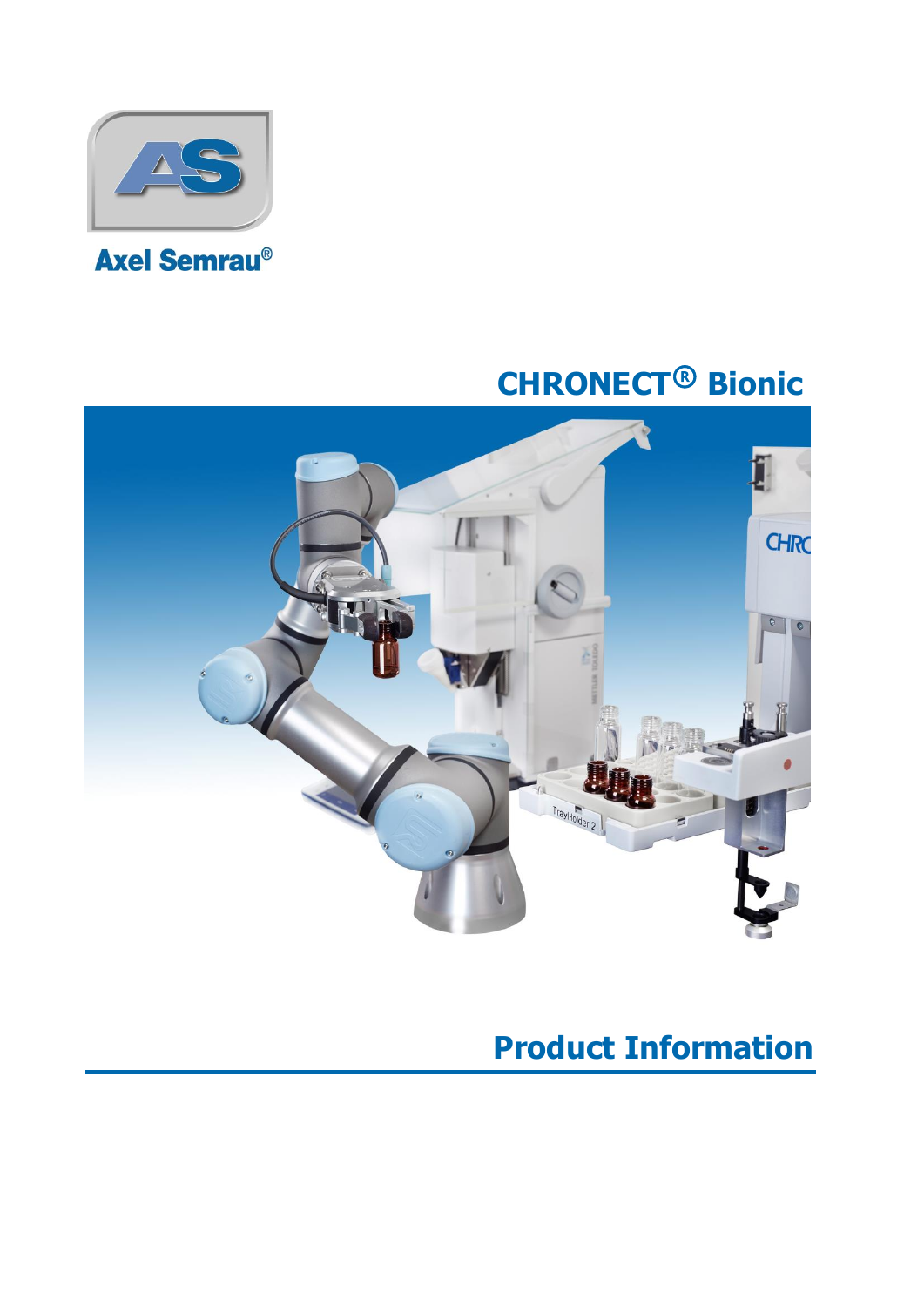

#### **A new era of laboratory automation**

At the analytica 2018 Axel Semrau® paved the way for a new era of laboratory automation. CHRONECT® Bionic is a new and to date unique solution for the laboratory world. Autosampler offer a high degree of automation but still can only serve a limited area narrowing automated sample preparation to a small space. Therefore, so far, many working steps could not be included. CHRONECT Bionic is a multi-dimensional robot with six joints which can be moved individually and independently (Figure 1). By this, the limited working space is broadened and extended.



**Figure 1:** Cooperative CHRONECT® Bionic.

#### **Operating principle**

CHRONECT Bionic complements automated sample preparation by further working steps which so far were performed manually. The fields of application are manifold and are defined by your requirements. A first example of an application is the automated powder dosing which was developed in close collaboration with METTLER-TO-LEDO GmbH, Jüke Systemtechnik GmbH and Trajan Scientific and Medical: CHRON- $ECT<sup>®</sup>$  Quantos. Here, a precise amount of powder is dosed for further processing within the CHRONECT® Robotic XYZ robotic system. CHRONECT® Bionic positions one of up to 32 powder dosing heads into a Quantos Powder Dosing system. This system consists of the Quantos Dosing Module and a scale by METTLER-TOLEDO. CHRON-ECT Bionic takes the target vial from the XYZ robotic system and places it below the dosing head within the scale. The correct amount of powder is then weighed in automatically. Then, the vial is placed back into the CHRONECT Robotic system (Figure 2). Here, a safe and efficient Liquid Handling can be performed. The entire control is realized by our well-established software CHRONOS. CHRONECT Bionic may be used either as part of a cumulative application or as an independent module. Depending on the needs, a cooperative robot is available which can interact with the user. Other requirements call for an industrial robot for an extra-fast application. The picker arm can be adapted to the various fields of application. Additionally, depending on the area of application, CHRONECT Bionic is available in different sizes.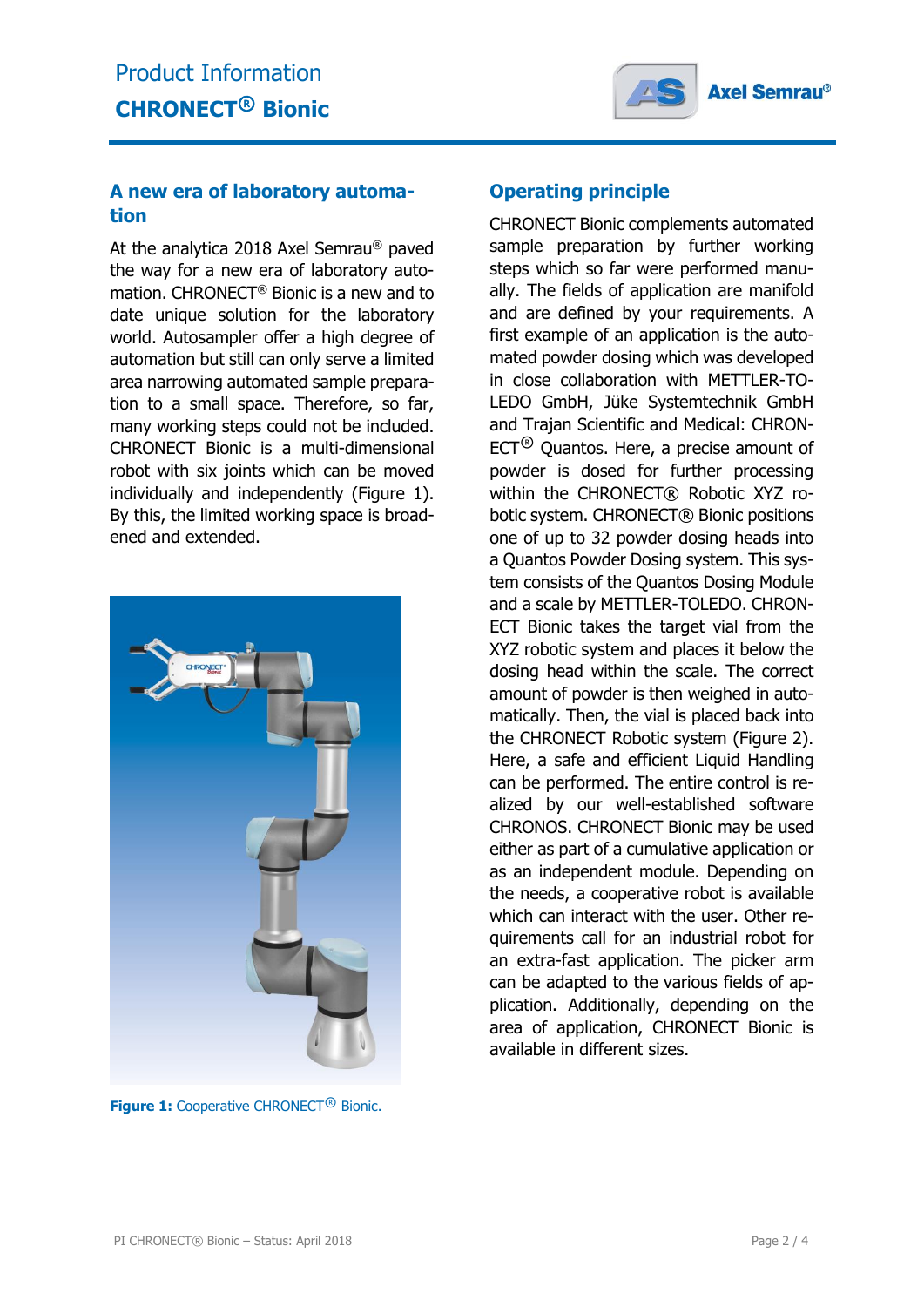### Product Information **CHRONECT**® **Bionic**





**Figure 2:** Brief outline of the course of automated powder dosing.

### **Configuration**

#### **As a single module**

- **Cooperative robot for direct interac**tion with the operator
- **Industrial robot for extra-fast applica**tion

#### **As an entire application,**

#### **e.g. for automated powder dosing**

- **CHRONECT Bionic**
- Quantos Powder Dosing System by METTLER-TOLEDO consisting of
	- **Quantos Dosing Module**
	- <sup>□</sup> Scale
- **CHRONECT Robotic consisting of** 
	- **PAL Autosampler by CTC Analyt**ics
	- □ Control software CHRONOS